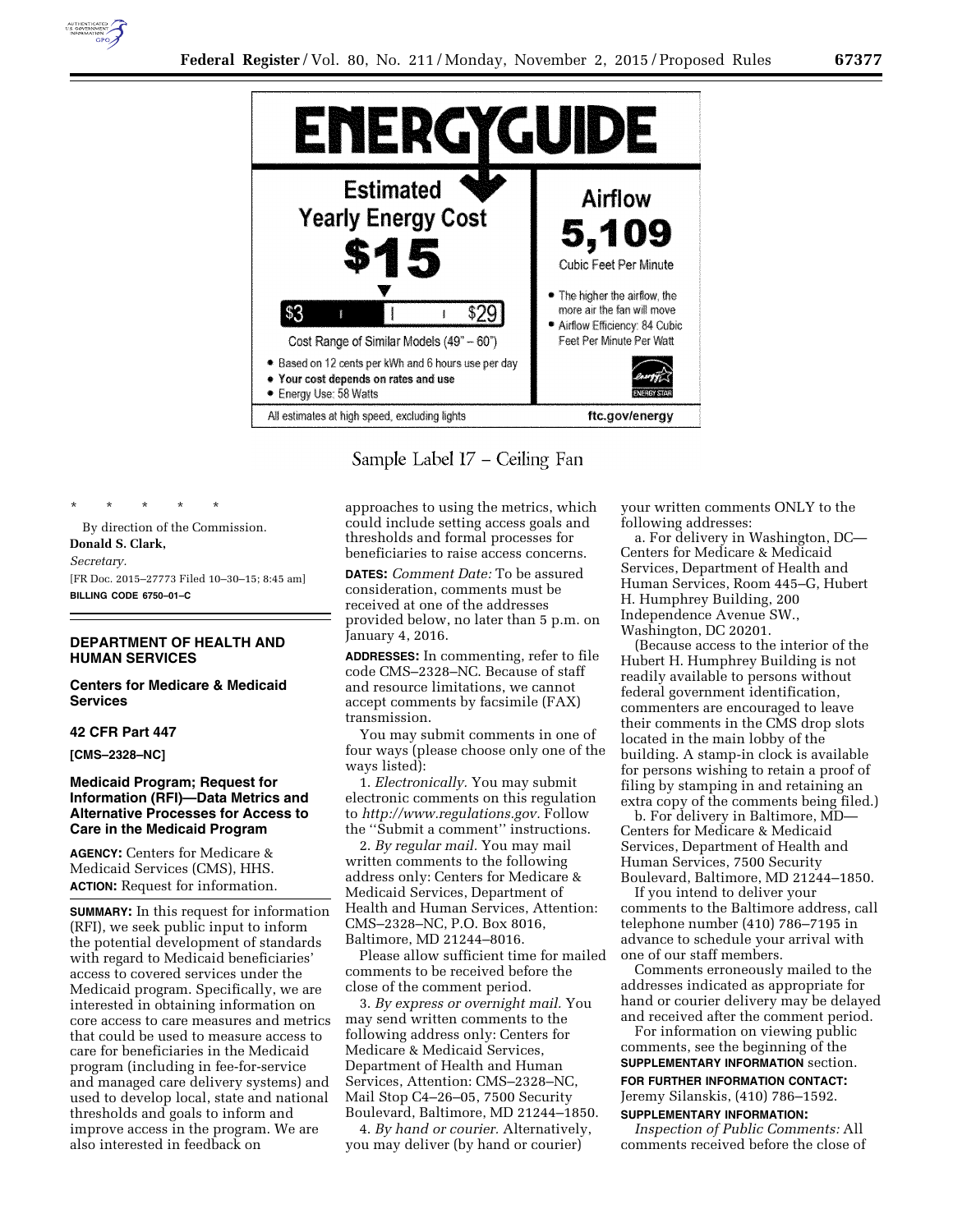the comment period are available for viewing by the public, including any personally identifiable or confidential business information that is included in a comment. We post all comments received before the close of the comment period on the following Web site as soon as possible after they have been received: *http:// www.regulations.gov.* Follow the search instructions on that Web site to view public comments.

Comments received timely will also be available for public inspection as they are received, generally beginning approximately 3 weeks after publication of a document, at the headquarters of the Centers for Medicare & Medicaid Services, 7500 Security Boulevard, Baltimore, Maryland 21244, Monday through Friday of each week from 8:30 a.m. to 4 p.m. To schedule an appointment to view public comments, phone 1–800–743–3951.

### **I. Background**

CMS and states have the responsibility under section 1902(a)(30)(A) of the Social Security Act (the Act) to assure that Medicaid payments are consistent with efficiency, economy, and quality of care and are sufficient to enlist enough providers so that care and services are available under the state plan at least to the extent that such care and services are available to the general population in the geographic area. We interpret this provision to mean rates and payments for Medicaid services are set at levels that ensure value, quality and provider participation. In the past, our oversight of this provision has primarily focused on ensuring that payment methodologies are economic and efficient, as well as consistent with upper payment limits for certain services. During the recent economic downturn, and in light of state proposals to dramatically reduce provider payments, we began requesting that states provide information to document that services are available and access remains after payment reductions go into effect. We found that state processes for documenting access were generally inconsistent and in many cases did not adequately document access.

To address this, on May 6, 2011, we published the proposed rule entitled 'Medicaid Program; Methods for Assuring Access to Covered Medicaid Services'' (hereafter referred to as the ''Access to Care'' proposed rule) (76 FR 26342). In that rule, we proposed a specific process through which states would document that their payment rates provide access to care. The

proposed rule, which applies to services that states cover through the Medicaid state plan, is being finalized with comment period concurrent with the issuance of this request for information (RFI). Among other new processes, the rule requires states describe access monitoring review plans that address: The extent to which enrollee needs are fully met, the availability of care and qualified service providers, changes in service utilization and comparisons between Medicaid payments and payments made by other health payers for equivalent services. At a minimum, the access monitoring review plans apply to the following service categories: Primary care (including pediatric care), physician specialists, behavioral health (including substance use disorder services), pre- and postnatal obstetric services, and home health. If states reduce or restructure payments, or receive complaints about access to care for other services, they must add those services to the review plans and monitor access to those services over the ensuing 3 years. States, with public input from stakeholders, would determine measures and thresholds used to monitor access as the final rule does not require a core set of measures or describe national thresholds for Medicaid access to care.

We also recently proposed changes that promote access to care for beneficiaries who receive services through Medicaid managed care. On June 1, 2015, we issued a proposed rule entitled ''Medicaid and Children's Health Insurance Program (CHIP) Programs; Medicaid Managed Care, CHIP Delivered in Managed Care, Medicaid and CHIP Comprehensive Quality Strategies, and Revisions Related to Third Party Liability (80 FR 31098), which proposed to modernize Medicaid and Children's Health Insurance Program (CHIP) managed care regulations to update the programs' rules and strengthen the delivery of quality care for beneficiaries. In that rule, we proposed: Minimum requirements for states when setting and monitoring network adequacy standards, certification of managed care plan networks at least on an annual basis, and annual reporting on the accessibility and availability of services. Similar to the ''Access to Care'' final rule with comment period that appears elsewhere in this issue of the **Federal Register**, the managed care proposed rule proposes to allow states the discretion to set the standards and measures for network adequacy and does not propose to require specific measures or thresholds for access to

care. The access requirements for managed care plans are not directly governed by section 1902(a)(30)(A) of the Act, but instead are governed by access requirements under sections 1903(m) and 1932 of the Act. The proposed managed care rule, however, would apply the same principles in determining access in the managed care environment as are contained in the feefor-service environment.

We believe that, to the extent there are similarities in the methods and measures used to review and analyze network adequacy for managed care networks and access to care in fee-forservice, aligning such methods and measures would ease the administrative burden on states and ensure that all Medicaid beneficiaries receive the care that they need regardless of whether they are in fee-for-service, are enrolled with a managed care organization, or receive services through a Medicaid waiver program. We are undertaking this effort to review access to care across the entire program for all individuals enrolled in Medicaid regardless of the delivery system mechanism.

Importantly, earlier this year, the Supreme Court decided in *Armstrong* v. *Exceptional Child Center, Inc.,* 135 S. Ct. 1378 (2015) that Medicaid providers and beneficiaries do not have a private right of action to challenge statedetermined Medicaid payment rates in federal courts, placing greater importance on CMS review to ensure that such rates are ''consistent with efficiency, economy and quality of care'' and ensure sufficient beneficiary access to care under the program. The Court concluded that federal administrative agencies are better suited than federal courts to make these determinations. Options for Medicaid providers and beneficiaries to pursue Medicaid raterelated issues in federal courts are now limited. As we note in the final rule with comment period, we are therefore working to strengthen the framework for CMS review to ensure that rates meet the requirements of section 1902(a)(30)(A) of the Act, including requiring access improvement strategies to improve care delivery where there are shortcomings. In this request for information, we are asking for public input on what additional data sources and approaches could be used to determine whether access to care is sufficient.

We recognize that many factors affect access to Medicaid services, including: Level of payment, geographic location, time and distance to the closest provider, workforce, numbers of specialists and other types of providers within the state, lack of knowledge of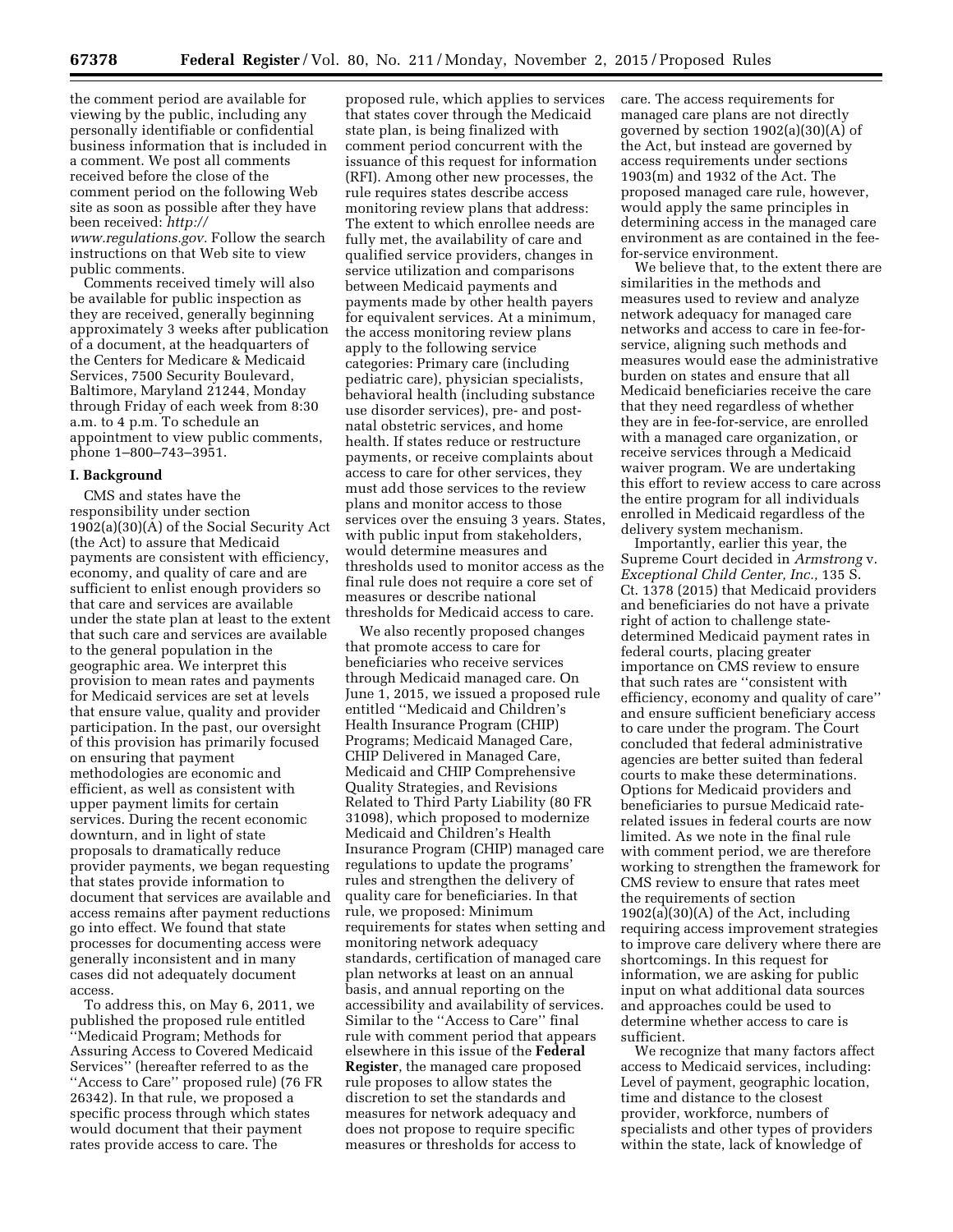available resources by beneficiaries, insufficient provider outreach, scope of practice approaches, and other economic and policy factors. Within state Medicaid programs, there are also considerable diversities in delivery system designs, populations served, and provider networks. We seek public input on what additional approaches we and states can take to understand, measure and improve Medicaid access more uniformly and in ways that account for these unique program features. This RFI solicits input from states, providers, beneficiaries and other members of the public on the feasibility of and methodologies related to the following four specific approaches:

• Developing a core set of measures of access that all states would monitor and publicly report on;

• Measuring access to long term care and home and community based services;

• Setting national access to care thresholds; and

• Establishing a process for access to care that would allow beneficiaries experiencing access issues to raise and seek resolution of their concerns.

We also invite input on additional actions that we or states may take to further measure and promote access to care in the Medicaid program.

In seeking this input, we recognize that we have not yet identified a clear, defined set of access measures that demonstrates whether access to care is sufficient. We are seeking input to identify a feasible set of measures and metrics that meaningfully demonstrate whether access to care is sufficient. We requested comments on potential core metrics and thresholds through the ''Access to Care'' proposed rule and received many suggestions. Generally, the responses suggested set levels of payment or access to providers consistent with Medicare or private insurance, without corresponding metrics and data sources to conduct a comparative analysis. Other health payers, such as Medicare, may be further along in measuring access through data collection tools. As any new data collection requirements would impose administrative burden on states and providers, we are particularly interested in how existing efforts, like the Medicare Current Beneficiary Survey and the Consumer Assessment of Healthcare Providers and Systems (and approved supplemental data sets), may be modified to apply to the Medicaid program.

We note that through this RFI, we are seeking comments on areas of measurement and metrics that may indicate sufficient access in Medicaid

programs regardless of delivery system. We are not attempting to develop areas of measurement that indicate causes of access deficiency, such as information on social determinants of health. While we appreciate the importance of understanding the reasons behind access problems and identifying those issues through data, our initial goal is to develop indicators of sufficient access that can be affected by Medicaid policy levers.

### **II. Provisions of the Request for Information**

We are inviting states, beneficiaries, advocacy organizations, providers, managed care organizations, research and measurement communities, professional associations and other members of the public to share analyses and opinions related to the following topics: (1) Access to care data collection and methodology; (2) access to care thresholds and goals; (3) alternative processes for access concerns; and (4) access to care measures.

The terms: Measures, metrics, and thresholds, are used throughout this RFI. By measures, we mean concrete, quantifiable indicators that can be used to assess access to care in Medicaid. Measures have both a numerator and a denominator (for example, 500 Medicaid participating physicians in the state this year divided by the number of Medicaid enrollees this year, or the state received 50 beneficiary complaints this month divided by the number of beneficiaries enrolled). Metrics are used to examine measures relative to a baseline assessment (for example, there 10 percent more physicians participating in Medicaid this year than last year, or the state received 20 percent fewer complaints this month than last month). A threshold would be a minimum acceptable value for access to care that is based on the measures and metrics.

## *A. Access to Care Data Collection and Methodology*

To better inform us on the nature and scope of access to care measures and metrics, we are requesting comments on how to focus our efforts to determine the best indicators of access in Medicaid across services and delivery systems. Consideration of the following questions may be helpful in providing us your ideas and suggestions.

• What do you perceive to be the advantages and disadvantages to requiring a national core set of access to care measures and metrics? Who do you believe should collect and analyze the national core set data?

• Do you believe there are specific access to care measures that could be universally applied across services? If so, please describe such measures.

• What information and methods do you believe large health care programs use to measure access to care that could be used by the Medicaid program? What role can health information technology lay in measuring access to care?

• What do you believe are the primary indicators of access to care in the Medicaid program? Is measured variance in these indicators based on differences in things such as: Provider participation and location, appointment times, waiting room times, call center times, prescription fill times, other?

• Do you believe a national core set of access measures or metrics should apply across all services, or is it more appropriate to target a core set of access measures by service?

• Do you believe questions in provider and beneficiary surveys should be consistent for Medicaid and Medicare beneficiaries? If not, what differences do you believe should be accommodated for the Medicaid program, including differences in covered services?

• What do you believe we should consider in undertaking access to care data collection in areas related to: Differences between fee-for-service (FFS) and managed care delivery, variations in services such as acute and long-term care, community and institutional settings for long-term care delivery, behavioral health, variations in access for pediatric and adult populations and individuals with disabilities, and variations in access for rural and urban areas? Consider also individuals with chronic conditions who may have limited functional support needs related to activities of daily living but nonetheless require more intensive care than other Medicaid beneficiaries, such as persons living with HIV/AIDS.

• Specific to long-term services and supports, including home and community based services, what factors do you believe we should consider in measuring access to care? Do you believe we should incorporate into reviews of access to care for these services economic factors and significant policy factors such as: Minimum wage and overtime requirements, direct service worker shortages, training and professional development costs, or other factors?

• Do you believe measuring access to Home and Community Based Services (HCBS) differs from measuring access to acute medical care? Please describe.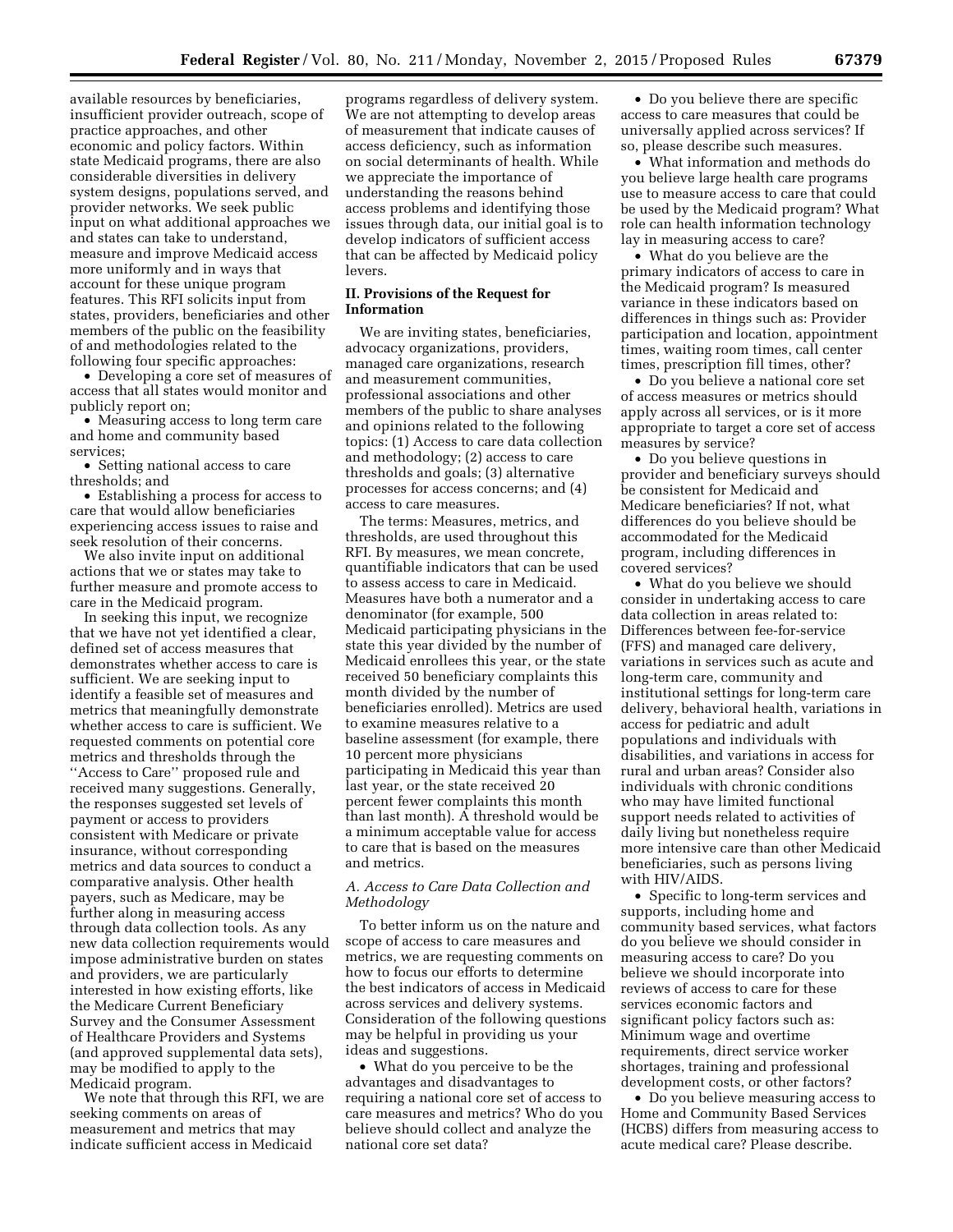• Do you believe access to HCBS should be tracked in FFS and in managed care delivery systems? Do you perceive any differences between tracking HCBS in each system?

• Do you believe there are additional metrics that need to be tracked related to HCBS?

## *B. Access to Care Thresholds/Goals*

To better inform us on how to interpret and use access to care metrics, we are requesting comments on setting access thresholds and how we might use the thresholds to improve access in the Medicaid program. Consideration of the following questions may be helpful in providing us your ideas and suggestions.

• Do you believe we should set thresholds for Medicaid access to care? If so, do you believe such thresholds should be set at the national, state or local levels? Why?

• If we set Medicaid access thresholds, how do you believe they should be used? For instance: For issuing compliance actions to states that do not meet the thresholds, as benchmarks for state improvement, for use in appeals processes for beneficiaries that have trouble accessing services, or in other ways?

### *C. Alternative Processes for Access Concerns*

We are considering requiring standard access to care complaint driven processes to better ensure access and are interested in how data gathered and analyzed through a core set of measures might aid in resolving complaints, please consider the following questions:

• Do you believe there are existing and effective processes to resolve consumers' concerns regarding health care access issues that might be useful for all state Medicaid programs?

• What do you believe are the advantages and disadvantages of either a complaint resolution process or a formal appeals hearing for access to care concerns?

• Who do you believe should be the responsible party (for example, the state or federal government, an independent third party, a civil servant, an administrative law judge, etc.) to hear beneficiary access to care complaints and/or appeals?

• For an access to care appeal, what criteria do you believe should be used to help determine:

++Whether an appeal should be heard?

++Whether an appeal merits recommendations to the state Medicaid agency?

• Which access to care areas of measurement or specific metrics may be useful in setting thresholds that would help hearings officers assess appeals and determine access to care remedies?

• Lack of timeliness of an appeal could undermine the time sensitive efforts associated with remediating an individual's access to medical services. You may want to consider providing information on the following:

++How could appeals be expedited? ++What outcomes could an appeals officer offer if services are unavailable to Medicaid beneficiaries?

++Are there other non-appeal based processes that could be used instead?

#### *D. Access to Care Measures*

In conjunction with this RFI, you may want to consider each of the topics listed below, and suggest what you believe we should prioritize. You are also welcome to provide additional metrics that are associated with measurement areas that are relevant indicators of access to care in the Medicaid program and feasible to collect and analyze.

For each suggested metric, you may consider describing the following:

• Suggested relevant data metrics, whether the metric is currently

reported for Medicaid services, • the feasibility of collecting the

metric,

• the associated data sources/set(s) where the metrics are available,

• the financial cost (if any) of

collecting the proposed metric, • should including the metric in a more robust (or updated) Medicaid access policy be given priority;

• the party responsible/steward(s) of the metric data source,

• the metric validation process,

• whether the metric is relevant to all Medicaid populations or specific to particular groups, (for example, adults or pediatric populations, including children with special health care needs, or to people with disabilities or to dually eligible beneficiaries),

• whether the metric is applicable to FFS, managed care or both delivery systems,

• whether the metric is relevant for various subpopulations such as eligibility category, institutional status, or geographic region,

• whether the metric should be measured at the local, state or national level,

• as appropriate for Medicaid, thresholds associated with the metric,

• the challenges and advantages of the proposed metric, and how the metric is indicative to Medicaid access to care.

1. Measures for Availability of Care and Providers

We are soliciting public comment on the following availability of care and providers measurement areas within geographic areas. In addition to feedback on the proposed metrics below, we are also interested in your thoughts on how ''geographic areas'' should be defined.

• Primary care physicians (including pediatricians) and clinicians accepting any/new patients.

• Physician specialists accepting any/ new patients.

• Specialty care (for example, addiction and psychiatric services,, home and community based services, specialty pharmacy) accepting any/new patients.

• Availability of direct support workforce for home health and home and community-based services.

• Dentists accepting any/new patients.

• Psychiatric and substance abuse clinicians such as psychiatrists, child psychiatrists, psychologists, and psychiatric social workers and mental health counselors accepting any/new patients.

• Physicians and clinicians experiencing difficulties referring patients to specialty care.

• Psychiatrists experiencing difficulties referring patients with serious mental illness to primary care.

• Available primary care clinics, federally qualified health centers or rural health clinics.

• Available retail community pharmacies.

• Available behavioral health clinics or community mental health centers.

• Available inpatient care.

• Other.

2. Measures for Beneficiary Reported Access

We are soliciting public comment on the following beneficiary reported access measurement areas:

• Beneficiaries reporting a usual source of primary care.

• Beneficiaries reporting difficulty finding a specialist/general clinician, not taking any new patients and/or the beneficiary's insurance.

• Beneficiaries able to access specialists or behavioral health care if they have: Chronic conditions, heart disease, behavioral health issues, etc.

• Beneficiaries able to access longterm services and supports in institutional settings.

• Beneficiaries able to access home and community based services.

• Women able to access: Pap smears, mammograms.